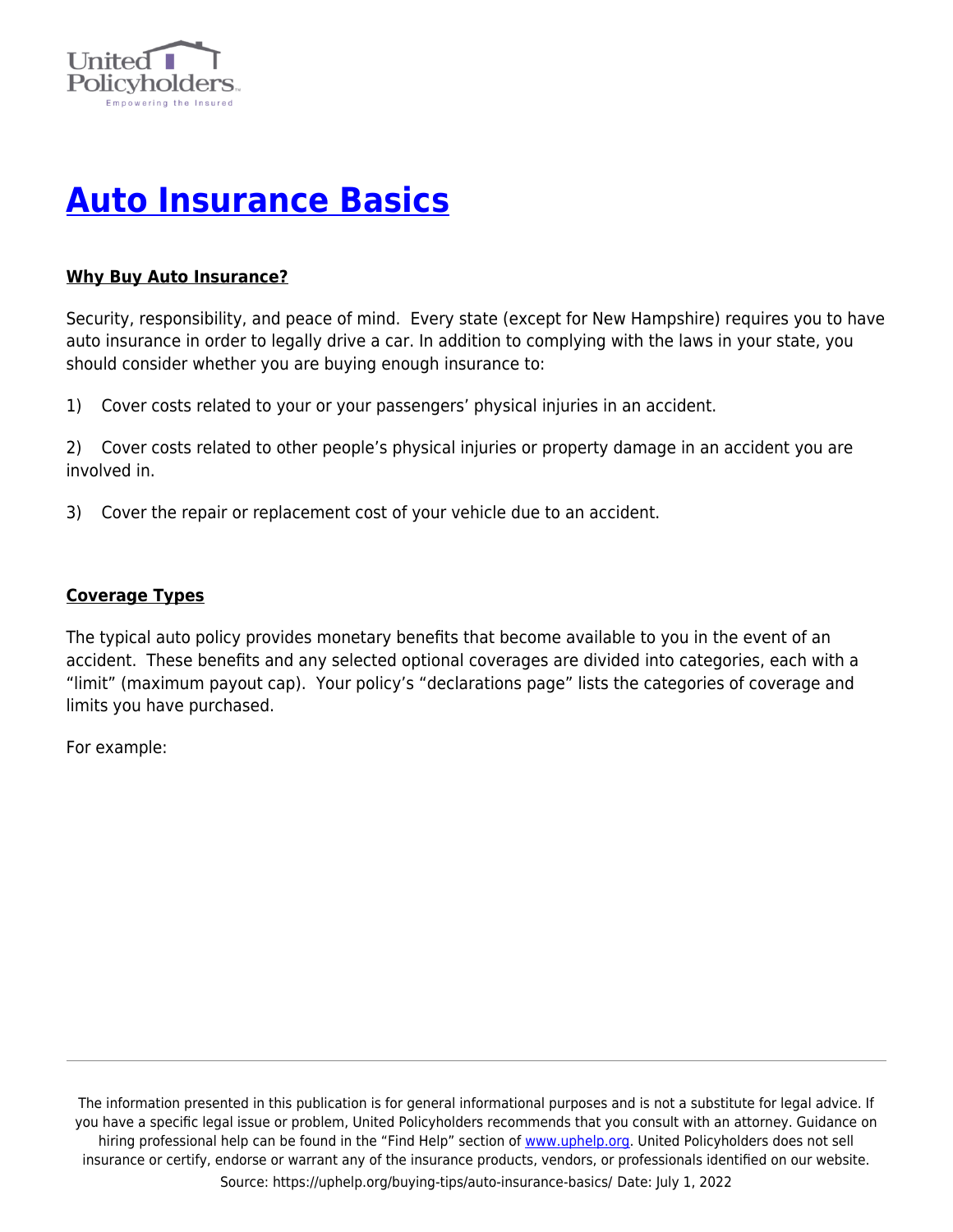

| <b>SAMPLE:</b>                   |                                           |
|----------------------------------|-------------------------------------------|
| COVERAGES                        | LIMITS                                    |
| A. Liability                     | \$50,000 each person                      |
| Bodily Injury                    | \$100,000 each accident                   |
| Property Damage                  | \$25,000 each accident                    |
| <b>B.</b> Medical Payments       | \$ 5,000 each person                      |
| <b>Uninsured Motorists</b><br>c. | \$50,000 each person                      |
| <b>Bodily Injury</b>             | \$100,000 each accident                   |
| D. Damage to your car            | Actual Cash Value of car minus deductible |
|                                  |                                           |

State laws require you to maintain specific types and minimum amounts of auto coverages, and beyond those, you can choose to add more.

#### **Liability Coverage**

This coverage protects you if you are at fault for bodily injury or property damage caused by an auto accident. Auto liability insurance is made up of two components, bodily injury liability coverage and property damage liability coverage. Bodily injury liability covers payment for medical care, loss of income and/or funeral expenses for other people involved in an accident. Property damage liability covers payment for the repair or replacement of another driver's car and/or other people's property that is damaged in an accident.

#### **Medical Expense Coverage (Medical Payments and PIP)**

Medical expense coverage pays for medical costs that you and your passengers incur in an accident, and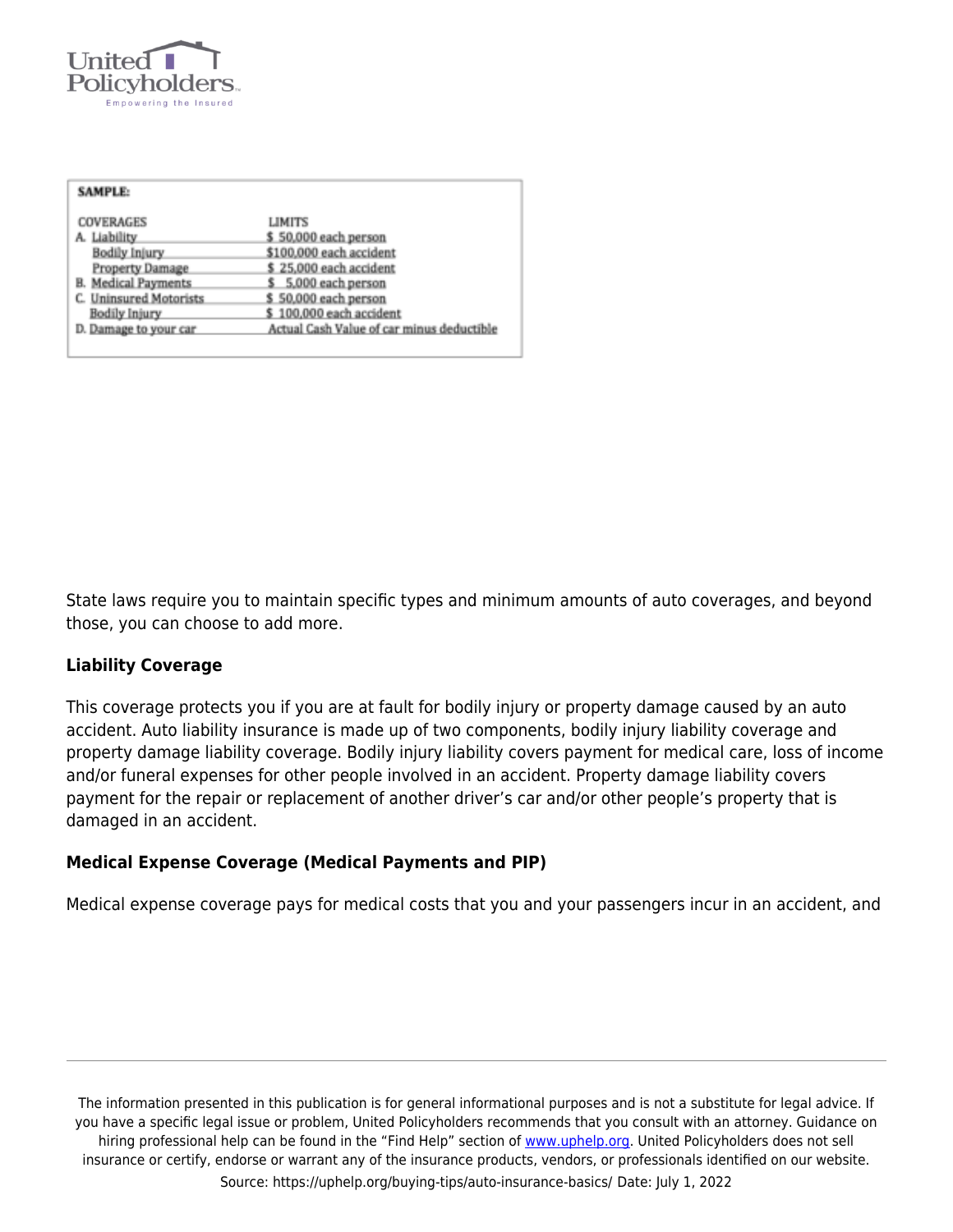

in some cases, injured pedestrians, regardless of fault. In some cases, related costs such as loss of income, childcare expenses and funeral costs are also covered. In some states, motorists are required to have PIP coverage while medical payments coverage is typically optional.

#### **Uninsured and Underinsured Motorist Coverage**

Uninsured and underinsured motorist coverage pays your medical costs, lost wages and other injuryrelated expenses when the driver at fault for an accident is uninsured or underinsured (does not have high enough coverage limits), or if you are injured by a stolen vehicle or involved in a hit-and-run accident.

#### **Damage to your car – Comprehensive and Collision Coverage**

Collision coverage pays for damage to your own vehicle in the event you hit another vehicle or object (not including an animal). Comprehensive coverage pays for damage to your own vehicle caused by fire, flood, theft, vandalism, glass breakage, hail, an animal, or wind damage.

#### **Other Coverages**

Auto policies may contain other optional coverages, such as loss of use coverage, sometimes called rental reimbursement, which covers the cost of renting a vehicle while your car is being repaired for a covered loss, and roadside assistance coverage, which covers costs related to emergency roadside assistance and towing.

#### **Coverage Limits**

Each category of coverage is subject to a limit, the maximum amount an insurer will pay for losses in that category. Limits of coverage are usually expressed as three numbers (for example, \$50,000/\$100,000/\$25,000 or sometimes expressed as 50/100/25). The first number indicates the most the insurer will pay for bodily injury to any one person in an accident. The second number indicates the most the insurance will pay for all bodily injury to all persons combined in any one accident. The third and final number indicates the most the insurer will pay for all property damage in any one accident.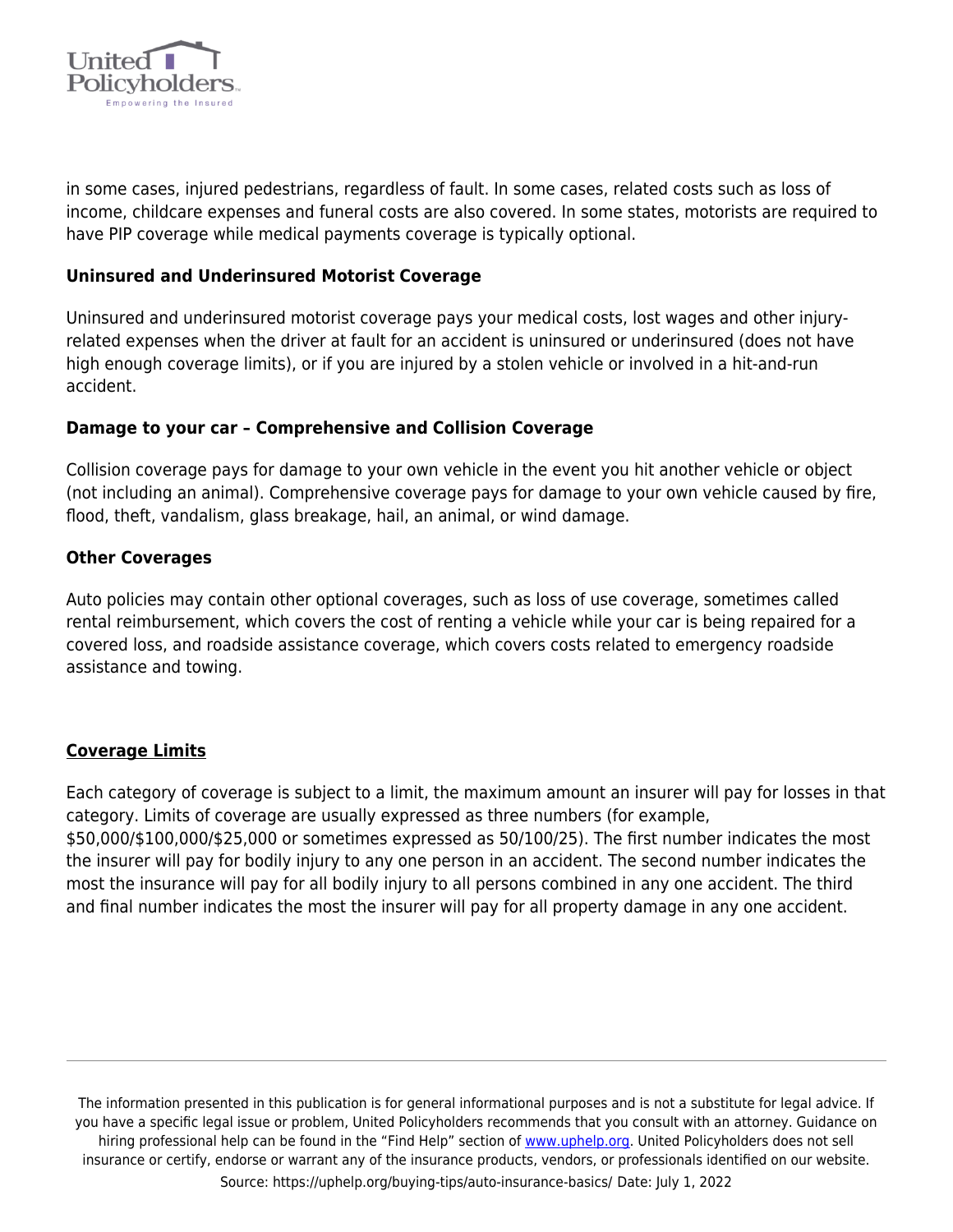

# **Things To Consider:**

## 1. **Buy adequate liability and uninsured motorist coverage**

A common mistake people make when buying car insurance is buying too little liability and/or uninsured motorist coverage limits. If you cause an accident with injuries and/or property damage that are higher than your coverage limits, you can be responsible for paying the difference out of your own pocket. With inadequate liability coverage, a single auto accident can have a dramatic effect on you financially.

Another type of liability coverage you should consider is uninsured/underinsured motorist (UM/UIM) coverage. UM/UIM coverage protects you and your passengers if you're hit by someone who carries little or no insurance. In some states, 40% of drivers fall into this category so it is important to carry adequate UM/UIM coverage.

## 2. **Decide whether you need Collision and Comprehensive Coverage**

If you own a high value car or one that is financed by a loan or lease, then collision and comprehensive coverage may make sense (or may be required by a lender). If you drive an older car, you may want to forego these two options to avoid paying out more in premiums over time than the car is worth.

As a rule of thumb, divide your car's replacement value by 5 and compare the result to the annual cost of collision and comprehensive coverage. If the cost of coverage is higher, you might want to drop those coverage options

The condition and value of your car should have no bearing on the amount of your liability Insurance. Even if you are driving an old "clunker", you should still have adequate liability and uninsured motorist coverage.

## 3. **Compare, compare, compare**

Auto insurance rates are based on a number of factors including the city and state you live in, type of vehicle, driving record, age, your credit score, etc. Each insurer uses its own method for deciding what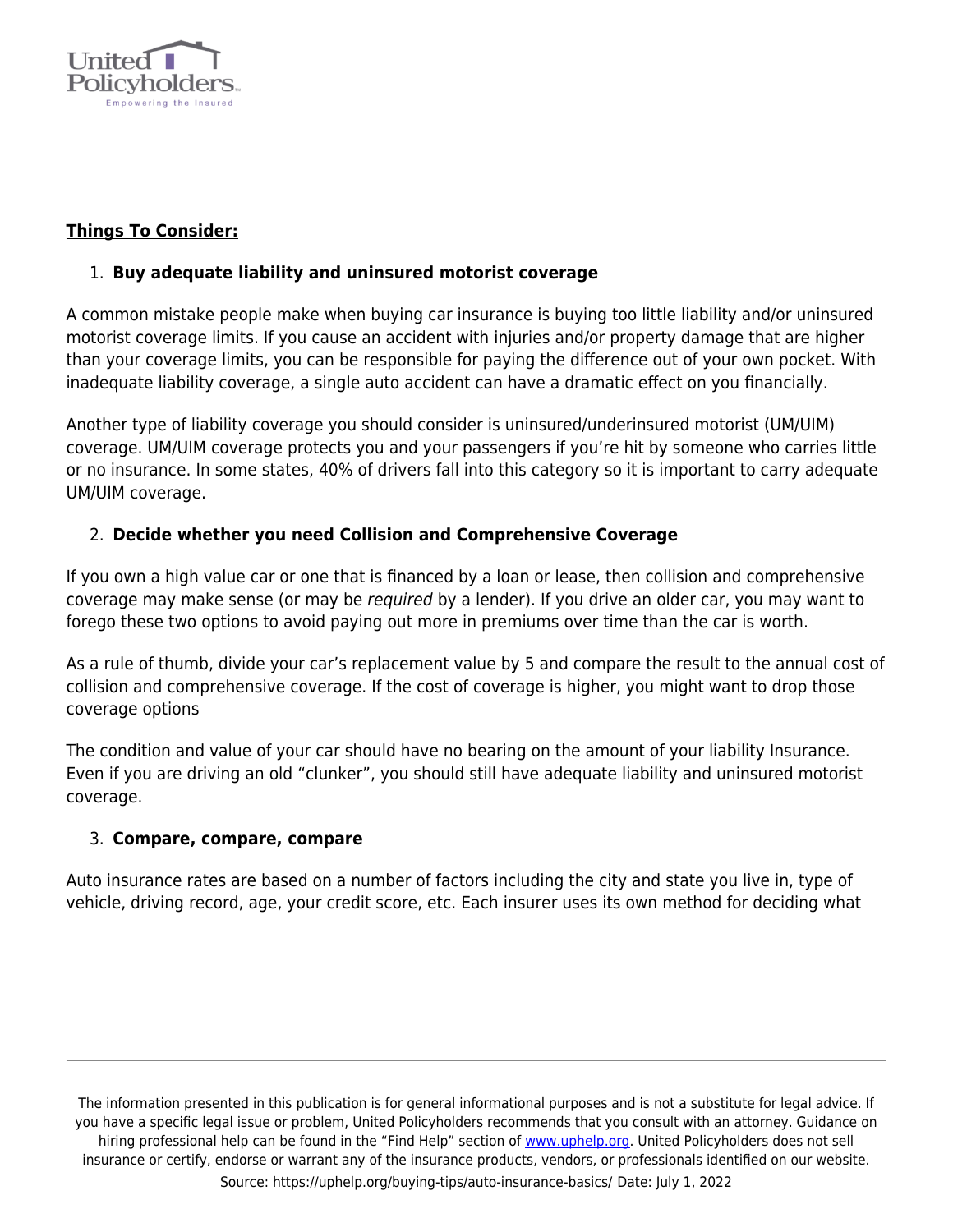

kind of risk you are and pricing your policy. Since these, and other factors, can cause auto insurance rates to vary widely, obtaining quotes from multiple different insurance companies may save you money.

If there are multiple drivers and cars of different ages in your household, you may be better off with one policy or separate policies. Purchasing separate policies for "high-risk" drivers in your household may or may not turn out to be a less expensive option.

# 4. **Choose the right deductible**

The higher the deductible you choose, the lower your premium will be, and consumer advocates generally agree that opting for higher insurance deductibles makes good economic sense. Not only do you save money on your premium, but you'll also pay less for your insurance in the long run if you avoid filing small claims and save your insurance for serious damage and injuries. The more claims you file, the more you'll pay for your insurance because you'll be placed in a higher risk (more expensive) rating category.

Get auto insurance premium quotes based on several different deductibles and decide which is right for you. If you can afford to pay repairs or damage below \$1,000 then setting your deductible at \$1,000 (instead of \$500 or \$250) will save you money on your annual premiums. If you assume that a claim will occur once every five years or so, multiply the premium savings by 5, if it equals the difference in the deductible amount and you can afford to pay it then opt for the higher deductible.

# 5. **Should you buy Medical Payments or PIP Coverage?**

Med Pay coverage is for medical costs for you and your passengers. Ask about the cost of including this coverage. If you have a good health insurance plan in place, you may not need additional medical coverage, other than to cover co-pays, but Med Pay coverage can be inexpensive and well worth paying for.

Medical expense coverage protects other passengers in your vehicle by providing "no-fault" coverage for basic injuries without having to file a lawsuit. PIP Coverage or "Personal Injury Protection" is a similar coverage created by state law and is available or required in certain states.

## 6. **Ask for discounts**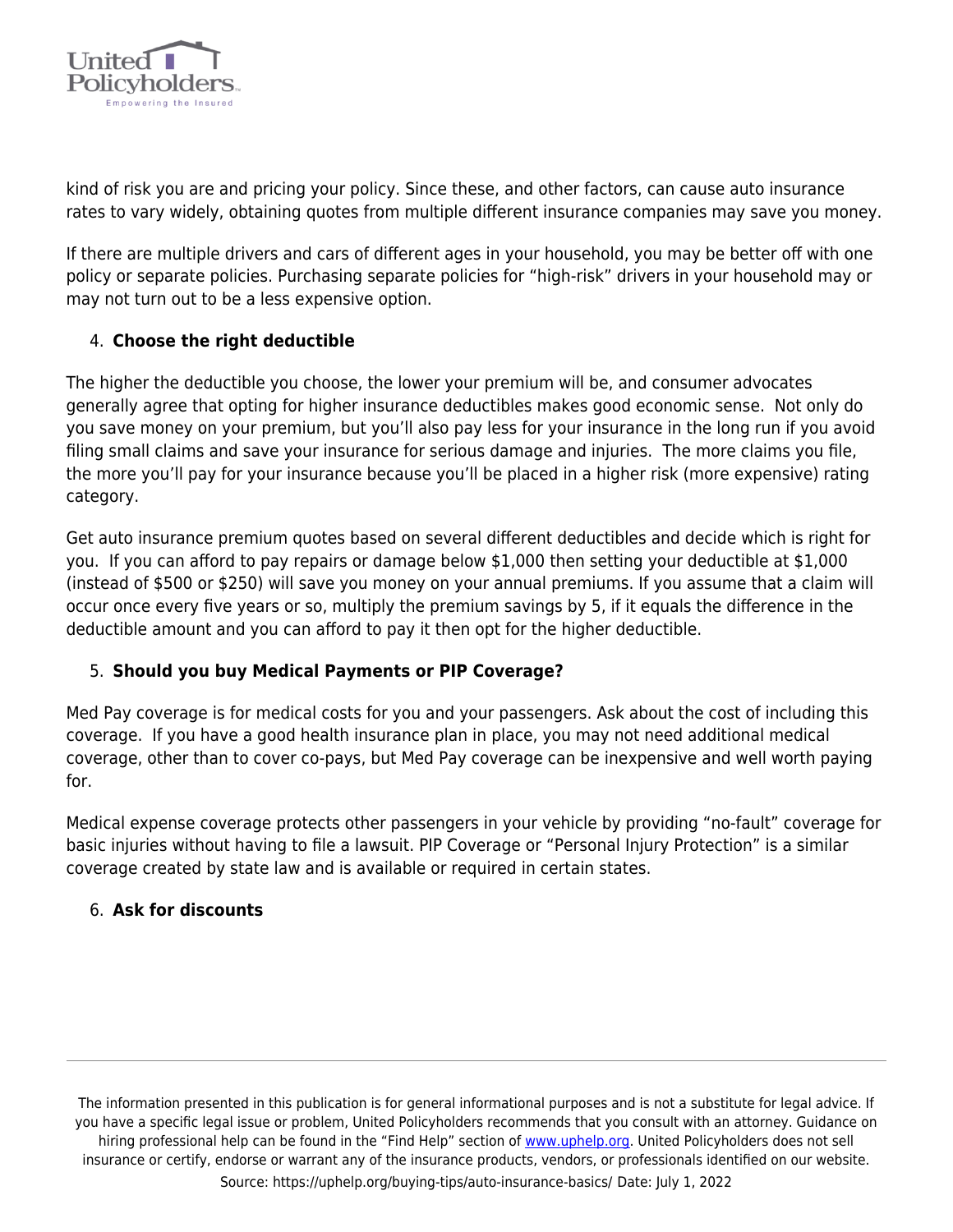

- Ask about all of the discounts you may be eligible for. They can include:
- Customer loyalty (multiple policy or multiple auto)
- Good driver
- Good credit score
- Good student
- $\bullet$  Age
- Safe driving courses Safety equipment (anti-lock brakes, etc.)
- Miles driven (less is better)
- Electric vehicle or hybrid
- Affiliations (military, Federal employee, credit unions, alumni associations, professional memberships)

# **7. Buying through an insurance agent vs. buying online**

- 1. A professional insurance agent or broker can help select coverage tailored to your needs and answer any questions you may have.
- 2. If you shop online, be sure you are buying appropriate liability and UM/UIM limits that will protect you and your family from catastrophic financial losses. Online quotes often start with the minimum legal liability limits that may not be the right limits for you. Shop for right coverage, not just the right price.
- 3. You may save money by insuring your home/rental and auto through the same insurance company. Get quotes for combining or splitting up your policies.

# **8. Pay-by-the-mile insurance**

Certain insurance companies are now offering what is known as "pay-by-the-mile" or "pay as you drive" insurance. Unlike traditional car insurance, which requires you to declare the amount of mileage you intend to drive each year (generally in broad increments) and which is based on traditional rating factors, this type of insurance charges a base rate and then a per-mile fee based on GPS data collected as you drive. In many cases, drivers end up with a lower yearly premium, especially those who live in the city and drive very little.

## **Auto Insurance Claim Tips**